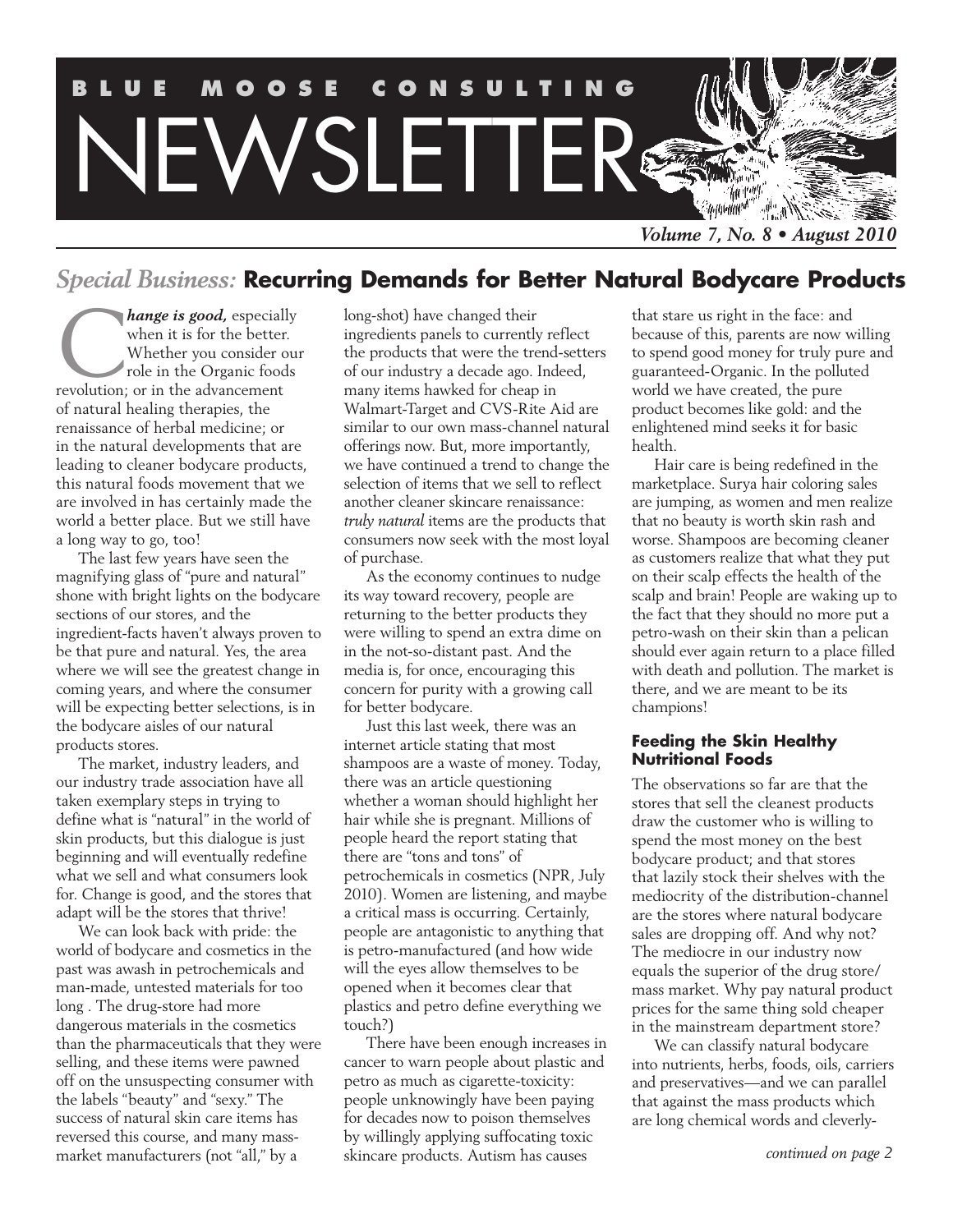### **Better Natural Bodycare**

*continued from page 1*

confusing deceptive hieroglyphs. The marketplace is waking up, though, to the reality that these "unknowns" are possibly harmful, and the media is beating the drums that these petrochemical derivatives have never been substantiated for use on the human skin.

So, what do you want to provide to your local community: natural skin food or caustic paraphernalia invented by Dow, Monsanto and Dupont (and others) to find maximum use for the tools leftover from capitalism's excess?

The natural skincare industry has been too lazy for too long and major innovations have been too slow in coming, but consumer demand is now driving our creative side and we shall see the emergence of cleaner products, every month, every year!

#### **The "5-Second Rule" Does Not Apply to Bodycare**

You cannot cover the skin with junk and expect health any more than you can cover a Bay or the Ocean or a clean field or your gut with junk and expect health. There is no 5-second rule that says "it is okay for a while and then I will change." Bad ingredients on and bad ingredients within. Wrong skincare

purchase leading to disease: it happens all the time.

So, the health educator has to get to work. It is just as important to speak loudly and educate about the shampoos and soap and makeup, as it is to practice and preach real living foods, and Organic foods, and natural nutritional therapies. It is necessary to preach our brand of natural bodycare.

As the economy works to heal itself from the bloat of theft, and violence and greed, we need to step up and make sure we recommend, highlight and carry products that will heal the skin that governs the immune system of the people who trust us with their health. August and September should be project-time for you to analyze your shelves and expurgate mediocrity, to begin a new era of truly healthy skincare products in your store!

### **Certifications Matter**

Things change, and smart people are helping to create guidelines that are intended to give confidence to a buyer in a very dubious cosmetic marketplace. In our industry, several natural bodycare seals are emerging, and it is incumbent on their success that you understand them and that you educate on their promise. There are several "seals" entering the discourse on how to define "natural" and "organic,"

## **Poison Ivy & Mosquitos**

The movement of nature, and the difficulties that sometimes arise! Protect your community and soothe issues of the Season. It has been a hot, wet season. Prepare and Protect Insect Repellant that works naturally: display by the front counter Both companies are worth the greatest store support

#### **Aloe Life—BUG BEWARE! 2 oz**

Bug Beware is a 100% safe non-toxic alternative bug repellent spray and it works! Concentrated active ingredients naturally discourage mosquitoes and other pests from biting babies, children, adults and pets too! Field tested in mosquito-infested Alaskan terrain.

#### **Well in Hand—Bug-A-Boo!™**

Scare bugs naturally with Bug-a-Boo! This oil-free repellant comes in two scents— Vanilla-Rosemary and Eucalyptus-Thyme; and, in two convenient sizes: 2 fl oz spray for travel, and a 6 fl oz spray for the family or the team. Tested in Tanzania !

#### **Poison Ivy & Poison Oak strikes in the Fall**

~~~~~~~~~~~~~~~~

*Home remedies for poison ivy:* tea bag bath; baking soda; oatmeal, yogurt and buttermilk. But it is better to have on hand when it matters most:

#### **Herb Pharm's Soothing Oak & Ivy Compound**

Grindelia flower and leaf; Sassafrass root bark; and Menthol Crystals.

and the focus and intent of each of these seals can leave a consumer dizzied. Therefore, it is important that the retailer learn the idiosyncrasies and merits of each seal, and explain these details to the consumer looking for certainty in the free market.

Certifications are not something instituted from above, but rather an attempt to make sense of a market filled with uncertainty. Some stores have created their own standards to live by, and that is arguably the finest—though cumbersome—route that a store can take. Certainly it will take time and effort to understand and master the market, and then to define rules for buyers to abide by. *Roots Market* in Maryland is an example of a retailer that posts some of the guidelines they use when providing products for sale in their stores. Even then, the science of "gray areas" may leave a store rigid to the point of shutting out good and effective products. There are few absolutes here in ruling-making.

*Whole Foods* has done a noble job of trying to define best-quality standards for the consumer in developing their *Premium Body Care™ Body Care* standards. Products that meet these superior standards can use their seal to demarcate "the cleanest ingredients" to the customer. Often, now, if you hear a rep or a consumer asking about these standards—or saying that the product meets these standards—then you will know that there can be confidence with any product so labeled

The *USDA Organic* Seal is certainly an excellent threshold for bodycare products' excellence, but the rules have become confused and cumbersome. Also, many people may not be looking for Organic (and its cost) but rather searching for natural and its purity. The USDA Organic seal will continue to be controversial for a few more years as it settles into its rightful prestige, after agreements have been made and accepted by the manufacturers and the rule-makers. The consumer, though, should be made to understand that the USDA Organic seal does not define everything about the product, and as such is truly still just part of the equation. In early 2010, the NSFcertification allowed companies to make claims for products that "contain *continued on page 6*

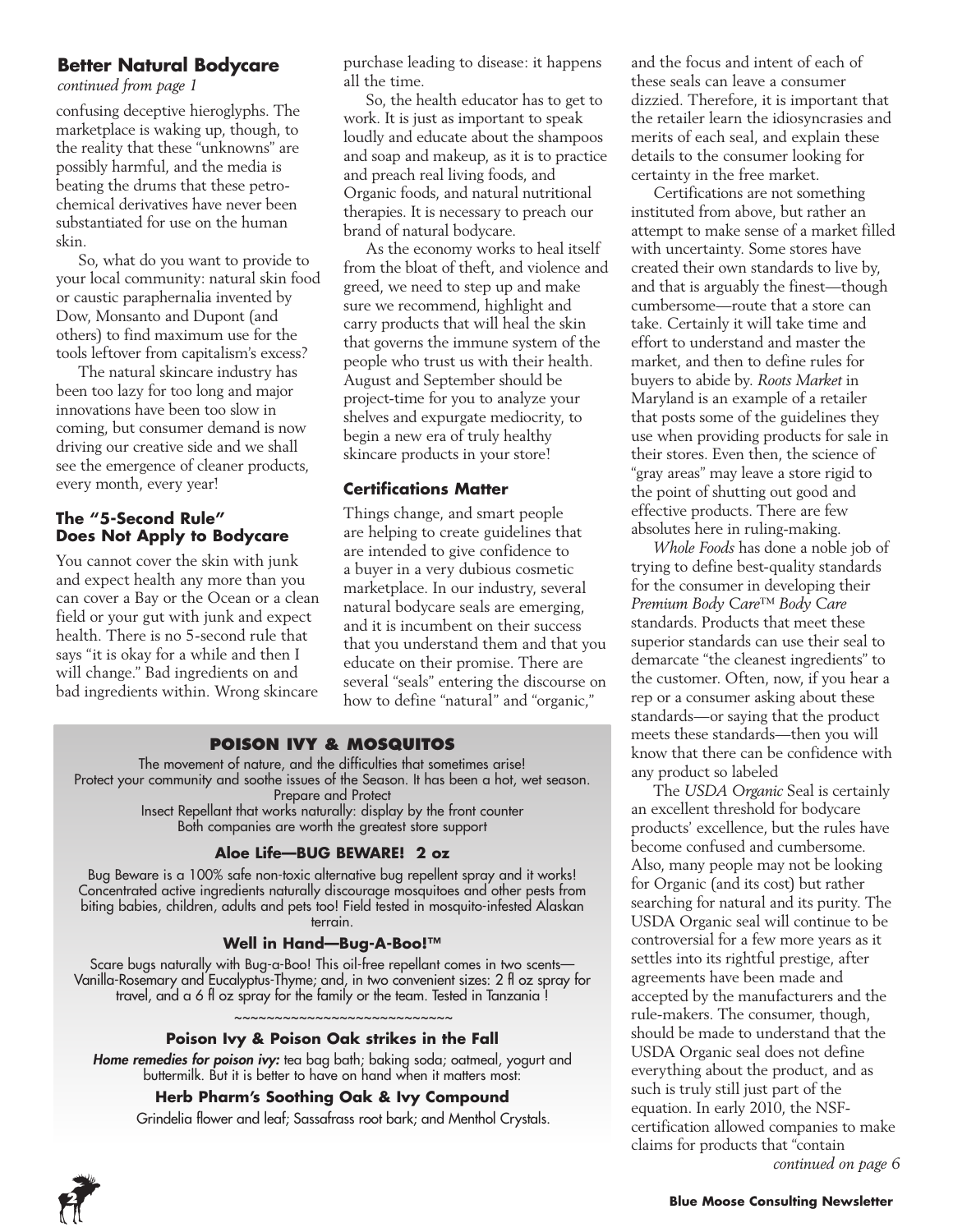

*August Herb Pharm Promotions* **20% off products listed** minimum 3 ea. For each product *• Lemon Balm liquid extract • Children's Echinacea • Children's Herbal Compound • Children's Winter Health Compound* ~~~~~~~~~~~~

**Name change announcement:** NETTLE BLEND LIQUID EXTRACT is now STINGING NETTLE BLEND LIQUID EXTRACT ~~~~~~~~~~~~

**Product Discontinuation Notification** Butterbur liquid extract, Cardamom liquid extract, Coltsfoot liquid extract, and Liquid Lightning™ Compound

**Announcement of a BONUS Tele-Training by Julie Plunkett** to discuss Herb Pharm's Newest Remedies— "Albizia, Bacopa, Dragon's Blood and Guggul"—August 26th Also: Immune System Support—August 19th. Ask your BMC rep for details ~~~~~~~~~~~~

Not represented by BMC in NJ Not represented by BMC in NJ, SC *Ask your BMC rep to review the latest Herb Pharm Best-seller list: are you missing sales?*



HERBAL HEALTHCARE *Super Summer Savings* **35% OFF Organique by Himalaya** 3 items **Soothing Lotus Flower LipCare** 0.176 oz (box of 24) **Neem & Turmeric Face Wash** 5. 07 oz **Intensive Moisturizing FootCare Cream** 6.76 oz **15% OFF "Mix & Match" Single Herbs & Formulations** select items listed below • **Neem** 60 Caplets • **Trikatu** 60 Caplets • **Triphala** 60 Caplets *all 3 Pure Herbs USDA-Certified Organic* Herbal Formulations

**LiverCare®** 90 + 180 Vcaps**®** & 200 ml liquid

- **DermaCare®** 120 Vcaps**®**
- **DiarCare®** 120 Vcaps**®**
- **HemoCare®** 120 Vcaps**®**
- **LaxaCare®** 120 Vcaps**®** • **UriCare®** 120 + 240 Vcaps**®**

**Soothing Lotus Flower LipCare** provides a USDA-organic option for maintaining healthy lips. Offering a natural way to nourish and refresh the lips, ingredients like Lotus Flower, Cocoa Butter, Turmeric, Fennel Oil join forces with Soliga Forest Honey to keep lips soft, supple & luscious! Petroleum-free and carrying the Bunny Logo (BUAV approved) 0.176 oz.



(178) 200 mg, 30s (179) 200 mg, 60s **EARLY PROMISE PRENATAL® GENTLE MULTIPLE CAPLETS** (174) 60 caplets (175) 120 caplets **Liquid L-Carnitine 1100 mg—New flavor: Orange**, (#039) 8 fl oz. **BCAAs Vcaps 3000 mg per serving** • vegetarian-sourced branched chain amino acids, L-leucine, L-isoleucine + L-valine • pharmaceutical-grade, in the scientifically relevant 4:1:1 ratio • from Ajinomoto, Kof-K Kosher Parve • (1590) 120 Vcaps



Pure and Great Tasting Omega Oils

## **Nordic Naturals® Named** *2010 Manufacturer of the Year* **By Vitamin Retailer Magazine, Inc.**

Nordic Naturals, the industry leader in omega-3 fish oil, has received the coveted **Manufacturer of the Year Award for 2010** from *Vitamin Retailer Magazine* (VRM), one of the leading trade publications in the natural products industry. The award is based on several considerations including product quality, innovation, industry leadership and retailer support as well as generous philanthropic partnerships with numerous organizations including *Vitamin Angels, American Association of Naturopathic Physicians* and *National Alliance Autism Research*; Stuart Tomc's educational presentations at natural product expos and monthly webinars for retailers and consumers; continued commitment to high-quality, innovative products; and extraordinary environmental responsibility—from the new green headquarters that has earned a Gold-rating in accordance with the LEED® Green Building Rating System, to sourcing 100% of fish in compliance with the Norwegian fisheries management system, which has been a model for the sustainable harvest of marine life for over 30 years.

~~~~~~~~~~~~ And, Nordic Naturals strives to keep prices competitive with one of the best MAP policies in the industry! Quality Omega-3s, excellent store support, and national recognition for pure and fresh great-tasting oils!

Not represented by BMC in NJ, SC

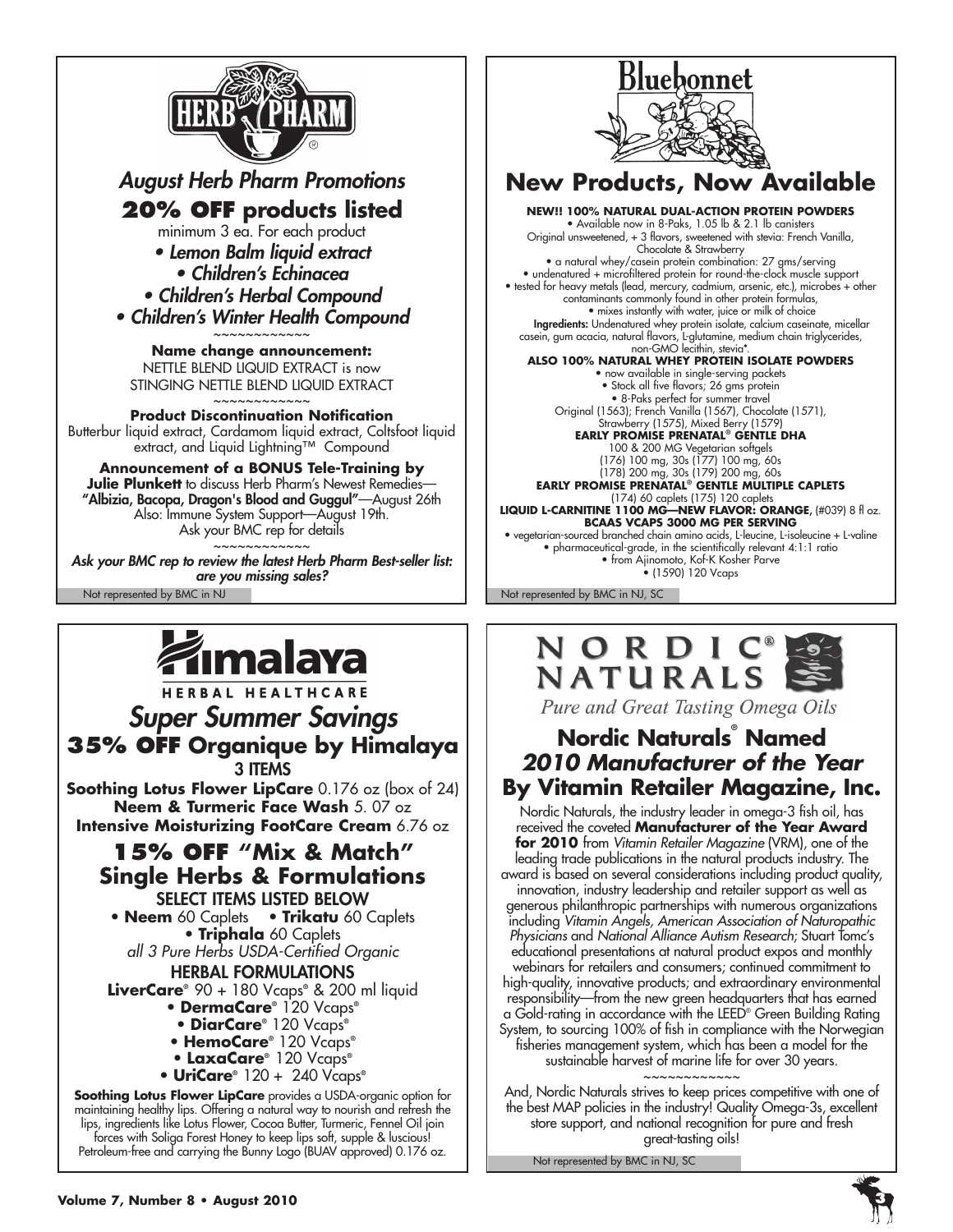Juvo YogaFood™ a daily balanced meal made with raw whole foods. Each serving is antioxidants, alkalizing greens, detoxifying fibers & calming herbs – all Certified Organic. Simply add YogaFood to any drink, salad or yogurt.

# **YogaFood™**

*For the body, mind and soul* 7040 ORAC per serving; USDA Organic Vegan/Vegetarian 21.2 oz

## *August Promotion*

**15% off YogaFood™**

*BMC now represents Juvo in all of Pennsylvania and New Jersey*



*Soothe Seasonal Distress From Allergy Season through Cold/Flu Season*

## **Olbas® the Marvelous Swiss Oil**

*• Enhances breathing passages*

*• Calms coughs*

*• Cools sore throats • Relieves aches & pains*

## **Make Sure You are Stocking all Olbas®**

**Products this Season** *Olbas***®** *—a natural* 

*international remedy from the heart of Europe*



## **Beat the Summer Heat with Aloe Life**

Did you know Aloe Vera contains electrolytes? Aloe Life juices are refreshing + naturally contain 13 macro minerals, plus over 50 trace minerals added to every bottle of the Whole Leaf Juice Concentrates! Pick your favorite flavor from Cherry Berry, Orange Papaya or the Aloe Gold and add them to your smoothies or daily water for a tasty and health enhancing treat. For a truly flavorful delicious new treat, try the new Aloe SuperFruit: customers love it! Also, be sure to include Daily Greens formula, another partner

## in maintaining blood sugar. **August Sales Promotion**

**15% off** 

### in units of 12 ea. **Herbal Aloe Ear Drops**

Herbal Aloe Ear Drops create a pH-balanced environment necessary to the natural healing process of the ear canal. The yellow sap of the WL Aloe Vera comforts swelling of the lining tissue immediately, and complement extracts of Calendula, Mullein, St. Johns Wort and Rosemary that soothe and protect. 1 oz



**Kiddie Calmer** For a Bedtime Mind-set. Great prices @ 6.00/\$9.00



## **Dr Ohhira's Probiotics 12 PLUS**

Dr. Ohhira's formulation is unlike any other product available today. Probiotics 12 PLUS is fermented using 12 carefully-selected strains of lactic acid bacteria, including the proprietary TH10, which is more than 6x stronger than other probiotics known to bacteriologists. The bacteria are cultured on nutritious vegetables, fruits, mushrooms, and seaweed; this healthy culture medium

is included in the vegetable capsules, that provides "prebiotic" nutrition for the good bacteria, further ensuring their success in your digestive tract. Organic acids from the fermentation process are also included

+ help to improve digestive pH. Digestive enzymes, bacteriocins, and hydrogen peroxide are developed to enhance and maintain the delicate micro flora garden living in your digestive tract.

#### *Meet the Inventor:* **IICHIROH OHHIRA, Ph.D.** Award-Winning Microbiologist

Dr. Iichiroh Ohhira, an award-winning microbiologist from Okayama University in Japan, was born in 1936. He attended Okayama University, receiving his initial post-graduate degree from the school of agriculture, later received his post-graduate degree in microbiology; then proceeded to receive a doctorate degree in Veterinary Medical Science from Azabu University in Japan, and he is pursuing yet another doctorate degree as he continues his life-long quest to understand the secrets of lactic acid bacteria and the potential of the product he and his

scientific team created after he was first introduced to the "magic elixir" that haunted his professional curiosity decades ago.



*Finest Quality Hair, Body and Skincare Accessories*

## **A New Market Every Summer**

How many of your customers are carrying combs this summer? How many of them are buyng combs

in your store?

Hair Doc offers a wide selection of Natural Wood and

Acrylic Tortoise-Shell Combs http://www.thehairdoccompany. com/products/naturalWoodAcrylic/

Wood combs come in Maple Wood, Oak Wood and are hand-finished. Average wholesale price: \$2.50

*What are you waiting for?*

Add an attractive comb and brush set to your store, and increase NET sales

Not represented by BMC in NC, NJ, PA *Quality Combs & Brushes, with no expiration dates….. Ask your BMC rep for details today*

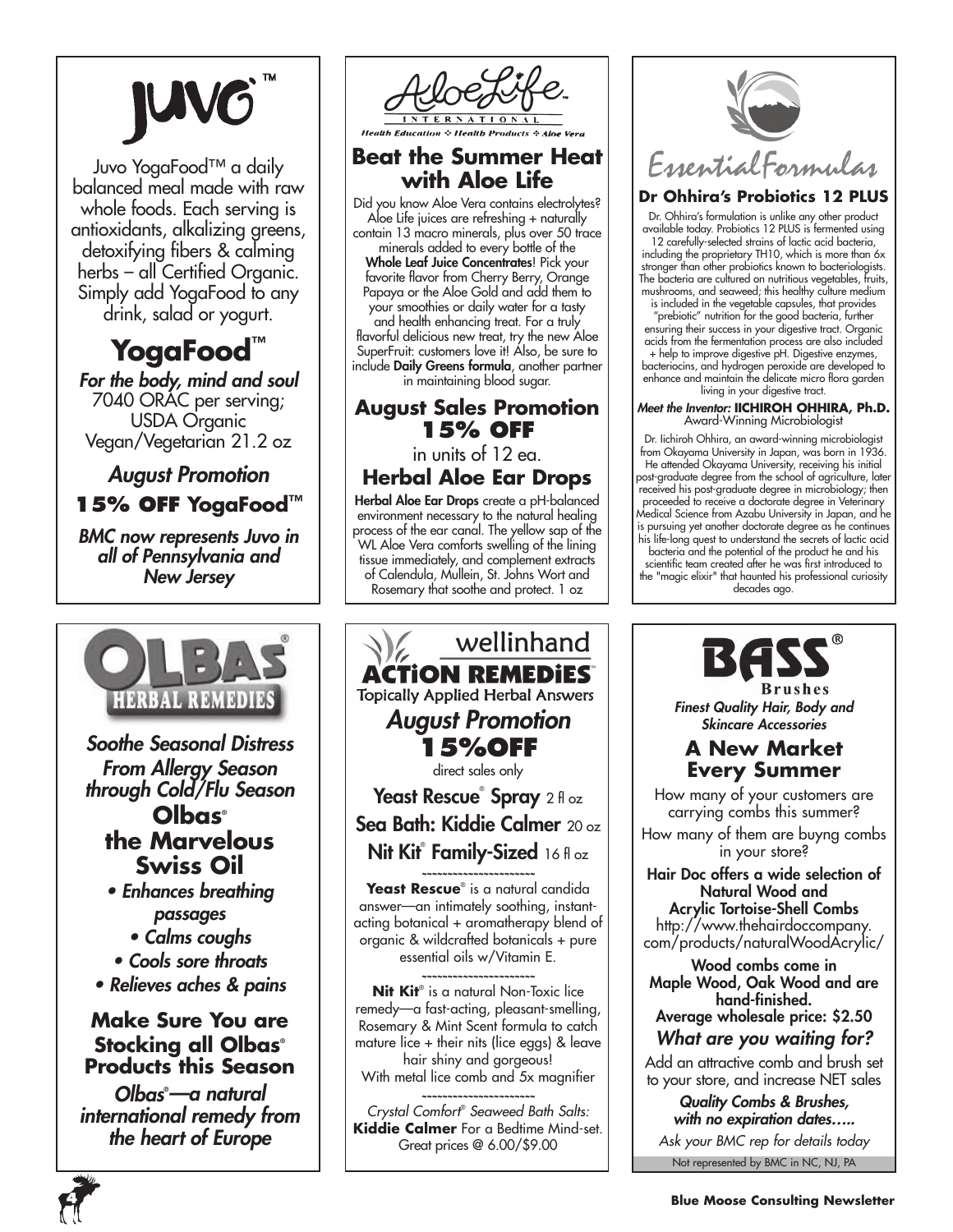

## **Prepare: Back to School** Organic Moisturizing Hand Sanitizer

Every store should offer an Organic Hand Sanitizer

Every store should offer a Hand Sanitizer that *moisturizes* as it works

Surya Moisturizing Hand Sanitizer is certified organic through Eco Cert® Organic Cosmetics. Cruelty-free, and made with plant ingredients from Brazil, the formula includes Organic Aloe leaf juice (soothing and healing), Jua extract (a cleansing + refreshing fruit) and Acai palm extract (powerful moisturizer; antioxidant-rich in protein & Vit. E), with a fresh, pleasant scent from a blend of essential oils including Lavender, Peppermint + Ylang Ylang.

Kills 99.9% of germs, while gentle to sensitive skin. No rinsing required.

Does not contain mineral oil, parabens, petrochemicals, synthetic fragrance or artificial coloring. Dermatologically-tested & hypoallergenic. Available in 2 sizes: pocket size tube (60 ml) + desktop/sink top bottle (200 ml).

 **www.suryabodycare.com.au/ hand\_sanitize.html**

*Certified Products: Quality seals ensure that a product is truly natural*

## <u>Immune</u> **HEALTH BASICS**

CLINICALLY PROVEN IMMUNE SUPPORT

*Educating on the Basics of Wintertime Prevention Starts NOW*

## **August Special 6 each per SKU 10% 9 each per SKU 15% 12 each per SKU 20%**

Remember to make sure your Children's Health Section has the Children's Chewable (25 mg, 60 ct)

Ask your BMC rep for consumer sample paks and literature: provide the best and educate on the recognized value of beta glucans for broad immune system support

Wellmune WGP® —*biological activity; unique molecular structure; patented linear glucose molecule*

## **PERFECT® ORGANICS**

*Support Your Local Manufacturer* **Perfect Organics**

*Shea Butter Hydrates the Skin all Summer long.*

For a shea butter that retains all its medicinal value, choose a shea butter that in unrefined.

Shea Butter is one of the most healing, nourishing and protective emollients available, if extracted and clarified naturally, without hexane, solvents or chemicals.

*~~~~~~~~~~~~~~~~~~~~~~*

*August Skin Care Promotion* **100% Pure Shea Butter – Original 10% OFF in 6 eaches**

VEGAN

## **MushroomScience**

#### **Mushrooms are becoming more popular as people search for natural options**

*Can you explain the use and effect of medicinal mushrooms?* There are over 2000 published studies in the last decade Mushroom Extracts are the most thoroughly-researched immune system supplements in the world Are you updated on the latest research and facts?

#### **To achieve the profound healing effects of mushrooms, it is imperative that:**

• the mushrooms have 15-40% of the actives

• the product is a hot water extract—and NOT a biomass, tincture, or unextracted mycelium powder

**Mushroom Science** provides the actives that are essential according to the modern scientific research & Traditional Chinese Medicine (TCM)

**Mushroom Science** provides the therapeutic quality at the best price.

Compare Mushroom Science @ 90 caps to other less potent products



**Nurturing Naturally Since 1987** 

School will be starting in many areas this month, so steer local families to homeopathic support & relief *Newton For Kids: the Original Homeopathic Line created for children*

## **August Promotions 20% discount on 6+ per SKU:**

**Fever-Infection, Kids (F004)**

**Detoxifer, Kids (F001)**

**Heavy Metal Detox (N061) Hypercalm-Mental Focus** 

**(F059) Vaccination-Illness Assist (F098)**

Ask your rep how to save more as you stock up on all Newton Homeopathics for the winter season.

Not represented by BMC in NC, SC



## **Stock up NOW for a full shelf of Sovereign Silver** *Ask your BMC rep how to save!!*

## *Unparalleled Excellence State of the Art and Trustworthy Manufacture*

Natural-Immunogenics Corp. constantly monitors the quality of its own products employing standard and custom-designed microbiological and biochemical tests to ensure their performance and maintain their superiority. Natural-Immunogenics Corp. also contracts with external, independent University or FDA-licensed laboratories to perform what are known as 3rd- party microbiological and/ or chemical analyses, for validation of in-house,

experimental results. Its equipment includes: Transmission Electron Microscopy (for particle size and characterization analyses); Atomic Absorption (for precise determinations of silver concentrations); pH; conductivity; centrifugation; and other sophisticated analytical equipment

**~~~~~~~~~~~~~~~~~~ Remember that the Homeopathic Skin Gel is perfect for late summer skin problems & insect bites**

Not represented by BMC in NC, SC, NJ, eastern PA

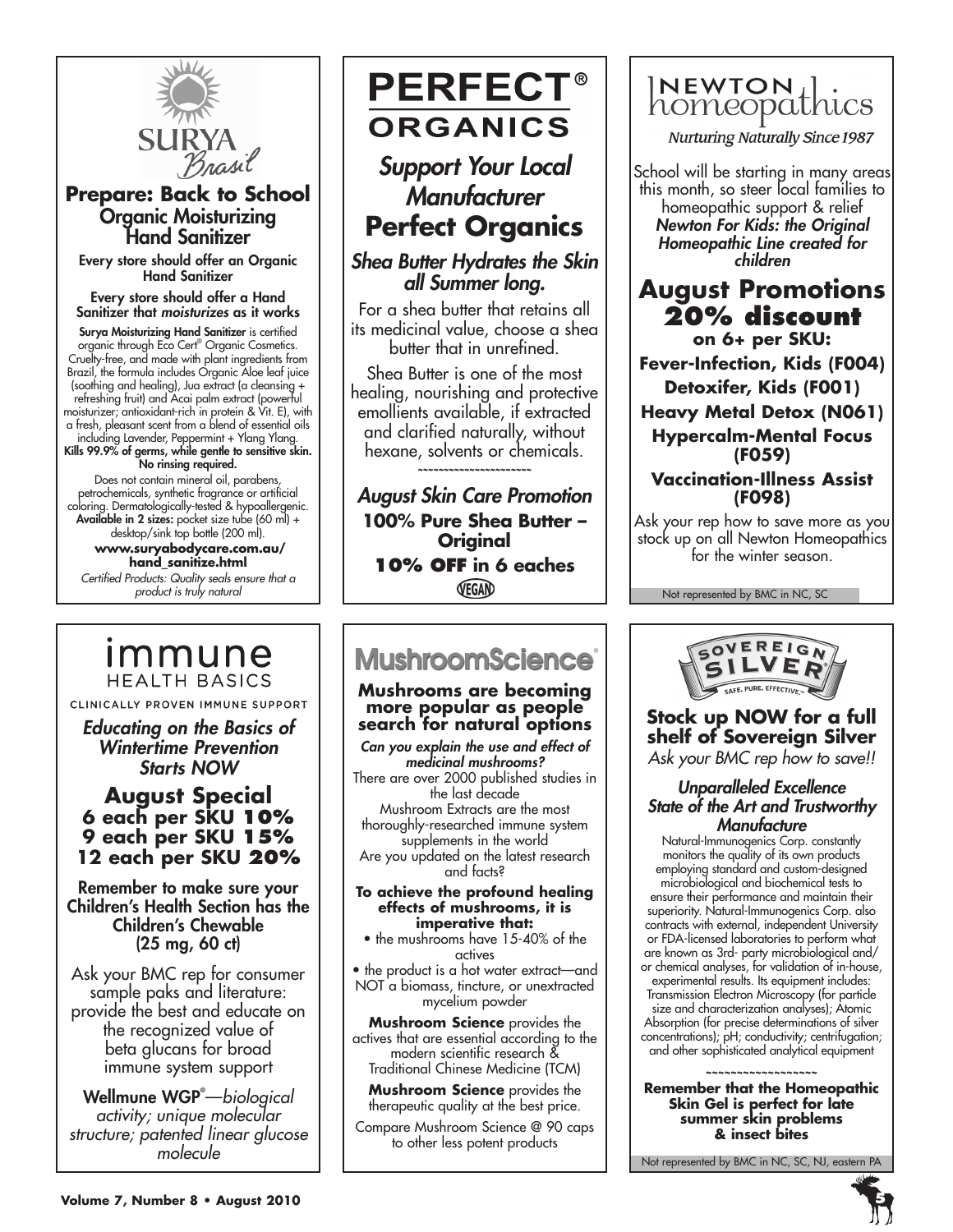## **Better Natural Bodycare**

*continued from page 2*

Organic ingredients," but there is still a shaking-out of realities and compliance versus the intent and overall naturalness of the product. In many ways, Organic bodycare products still have a long way to go before there can be an absolute certainty in the marketplace: and yet we should all be actively supporting as many Organic bodycare manufacturers as possible.

The issue still comes down to defining "natural" accurately. The

*Natural Products Association Seal* should be the industry standard for personal bodycare certification. Established in 2008, this is the first and only national seal established for personal bodycare. The intent may be compared to creating something comparable to what the "*Good Housekeeping Seal*" was intended to be decades ago.

For more information on the NPA Quality Assurance Standards, go to: (www.npainfo.org/index.php?submenu =NaturalStandard&src=gendocs&ref=N aturalStandard\_new&category= NaturalStandard) While these standards today are very basic—natural ingredients; safety; no animal testing and sustainability; GRAS-status ingredients manufactured under GMP guidelines with no heavy metals (etc.)—they will hopefully come to mean something valid to the consumer looking for a trustworthy voice in a marketplace filled with spin and label deception.

The European standards are arguably the best standards to consider when looking for veracity with natural labeling. **Eco Cert**® is a French control & certification body that works in 80 countries to establish Organicverification in ingredient pipelines outside the U.S. **BDIH** is a German seal established in 1996 for certifying natural cosmetics. While every standard is lacking in some way, each standard allows the consumer a greater degree of certainty than products from those manufacturers that do not submit product for any certifications (in an untrustworthy market). Always, Buyer Beware.

As the issues become more clearcut, winners in the certification-game will stand out, but what is certain is that in the last decade, the issue of "proof" is becoming more real and of greater importance.

### **The Proposed Safe Cosmetic Act of 2010**

In this 111th Congress, a Bill was recently introduced that would bring governmental oversight to the cosmetics industry currently in dire need of some control (http:// thomas.loc.gov/cgi-bin/query/ z?c111:H.R.5786). On paper, this Bill sounds great and we should look to this initiative as a positive foray into the need for some regulation in the cosmetic industry. Remember first what was mentioned above about "tons and tons" of petrochemicals. As Illinois Representative Jan Shakowsky notes, the current standards provide no regulation. It is not required for ingredients that are in products to be listed on the label. She rightfully states, *"Americans need to know that their cosmetics and personal care products don't contain chemicals* 



Not represented by BMC in NC

*that could cause harm."* She notes that even banned substances cannot be confirmed not to be in products. The mass-market bodycare industry is behaving quite irresponsibly to be sure!!

The Bill she introduced, termed the Safe Cosmetic Act of 2010, proposed many good things: the goal is to create tighter regulations on the chemicals used in personal care products. It would require that all cosmetic manufacturers register with the FDA, and that all ingredients be listed on the label. It would empower the Secretary of Health & Human Services to create a list of prohibited or restricted ingredients, within two years. The Bill loses support with some of the current uncertainties proposed, and with the potential for over-regulation that would dissuade many libertarian and free-market capitalists.

The fears are valid: would it allow the FDA to require safety testing or to demand proof before approval of label claims? While no one can deny that the big mass-players spin yarns about agelessness and skin miracles that are quite preposterous, the fair criticism is



*Pack their bags with quality products they will buy year-round*

## **Aroma Land Bodycare products are now available in convenient 2 oz travel sizes**

*Ask your BMC rep for details*

*Michael's Personal Favorite: "I am addicted to its clean feel and smell"*

## **Defense Formula™ Hand**

**Soap:** an all-natural blend of eucalyptus, thyme, tea tree & wild marjoram. Cleans and Moisturizes: silky smooth

Modern times dictate that nothing is more important than regularly using a deep-cleansing hand soap. Aromaland Naturals Defense Formula™ liquid Hand soap is a necessity for every sink in every home and business.



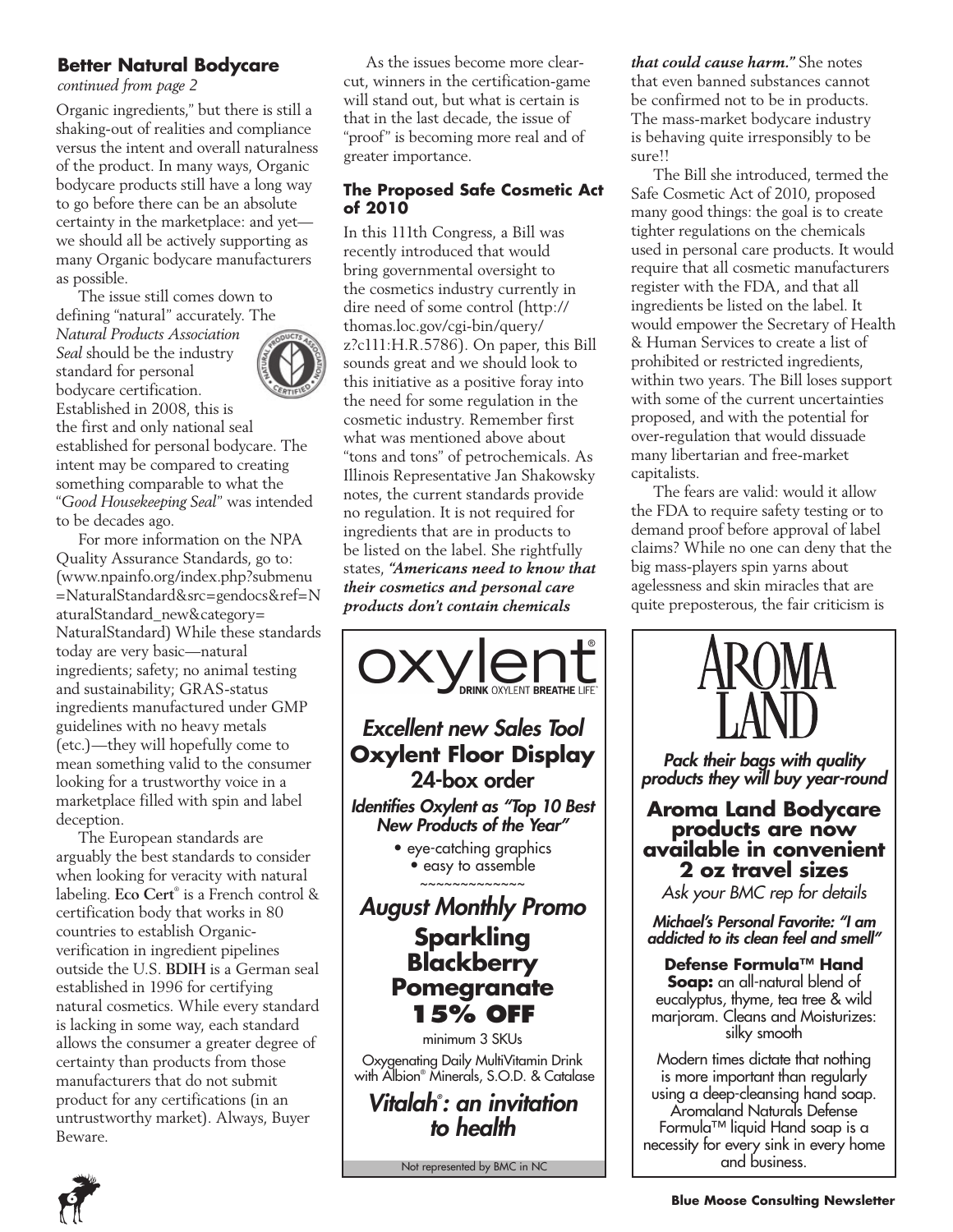that the Bill could lead to overregulation and the control of bodycare products by big players able to navigate the terrain of unwieldy and stifling bureaucracy. There is also a concern that the wild winds of California Prop 65 could make their way into any legislation considered in these crazy and extreme legislative times.

The hope is that industry leaders will reach out to the Bill's writers (including current co-sponsors (Reps Tammy Baldwin of Wisconsin and Ed Markey of Massachusetts) and lead this dialogue rather than just respond to it! Your obligation is to stay informed, be involved and join the *Natural Products Association*.

But ultimately, these are the problems for the manufacturers who live in that other, less-real world of unnatural products. For us, we need to work to get our own ships in order. In that regard, the buyers in your store have the greatest control on how clean we make the products we offer to our clientele: it is as simple as only providing clean products: pure & simple!

For the record, to cover a few of the more credible Certification seals that currently are accepted and worth supporting, here is information on some of the lines that *Blue Moose Consulting*  represents:

**Organique by Himalaya: once** again, one of the best corporate citizens who is doing everything correctly. This amazing new bodycare line has the designation of a Whole Foods Premium Body Care™ standards for all of its products, and five of the products already have the NPA Seal with another 15 in process. For this reason, as well as the fact that people love the line, its clean ingredients and its affordable organic pricing, Organique by Himalaya should be stocked in every store.

**Aloe Life's** bodycare selection is also exceptional, as the organic whole leaf aloe vera juice makes these products perform better than their \$40 overpriced competitors. A good aloe affords skin absorption miracles. They are Premium Body Care™-approved and NPA-applied.

**Perfect Organics**, a thoroughly Organic local bodycare line, supersedes the Premium Body Care™ standards, and uses Organic essential oils for all products, which puts it in a unique class. Moreover, the intent of Perfect Organics is as clean as a company can get!

**Surya Brasil** has many of its products Premium Body Care™- approved, with their Henna powders, the Organic Hand Sanitizer, and the luscious and exotic *Amazonia Preciosa* products all top-quality clean. Their men's bodycare line, *Sapien Men*, is Eco Cert® certified Organic. As Surya states on its website:

*A cosmetic that seems natural is not enough. It has to be natural. The concept of natural cosmetics in other countries states that a product may not have ingredients that are harmful to either the consumer or the environment.*

What I also appreciate about their commitment is that they lead the consumer to great websites to learn more, like the *Campaign for Safe Cosmetics* (http://safecosmetics.org/ search.php). They have products approved by Eco Cert® , Cosmebio® , and they are a proud signer of the Compact for Safe Cosmetics. Surya Brasil is also completely dedicated to the ethical practices of PETA and Vegan.org.

As Surya Brasil also deserves credit for having the industry's safest and cleanest semi-permanent hair coloring (meeting European standards when using dyes that are approved for human

*continued on page 8*

### **"We Are health food people" "The Herb Pharm" by Lori McElroy, BMC Sales**



This June, I was graciously invited to attend an educational retreat hosted by Ed Smith and Sarah Katz, the owners of Herb Pharm. Being one of eleven individuals across the country to attend, I believed this would be a great learning experience; and I was right! This beautiful farm located in southern Oregon was magnificent and majestic in the same breath. We stayed on the farm in one of the two guest homes and were invited to dine with Ed and Sarah and the management staff each night at Ed's home.

What impressed me the most about the 80 acre farm was the lack of automation in the process of harvesting. Truly, these herbs are handpicked and hand-sorted in order to ensure the proper parts of the plants are being used. About 60% of all the herbs Herb Pharm makes are grown right there on the farm. Those herbs not indigenous to the Oregon climate (which as I understand it can be rather hot and dry), are scouted by Ed himself. He presented us a

slide show of the many places around the world he has visited in order to find the best quality of herbs.

Another impressive part of the farm is the area for endangered plants. Sarah being president of United Plant Savers shows the dedication to making sure these plants are not over-harvested. There are separate areas on the farm dedicated to preserving these endangered plants and test growing plants that may not be indigenous to the area.

I expected to see rows of greenhouses that served as controlled growth areas. But I only found one, and it was empty. It is Ed's belief that a plant must be allowed to endure and survive the harshness of nature in order to provide strong medicinal properties. It was nice to see the herbs are truly wild crafted.

About a mile or two from the farm is the processing building and offices. We toured the brand new 16,000 sq. ft. GMP building with Ed. Not only did we see how herbs are made into liquid extracts, we learned how other factors in processing are important. The lab located at this facility is responsible for ensuring good quality raw materials. With computer equipment, they are able to analyze the properties of the raw herbs and make sure of their potency and lack of pollutants. Cleanliness is of the utmost importance to ensure there is no cross contamination or bacteria growth. Special measures are taken to ensure that pests do not enter the building and employees logging their actions ensure that proper procedures are being followed.

It was quite a pleasure to meet the great folks at Herb Pharm and tour this beautiful farm. I wish you all had this same experience because it gave me another perspective of this company that I already admired. Not only do they make great tinctures, the people who work there live a lifestyle that supports our industry and gives dignity to the Herb Pharm product. It was a joy to experience and an ache to leave, but there's always a hope of one day visiting again.